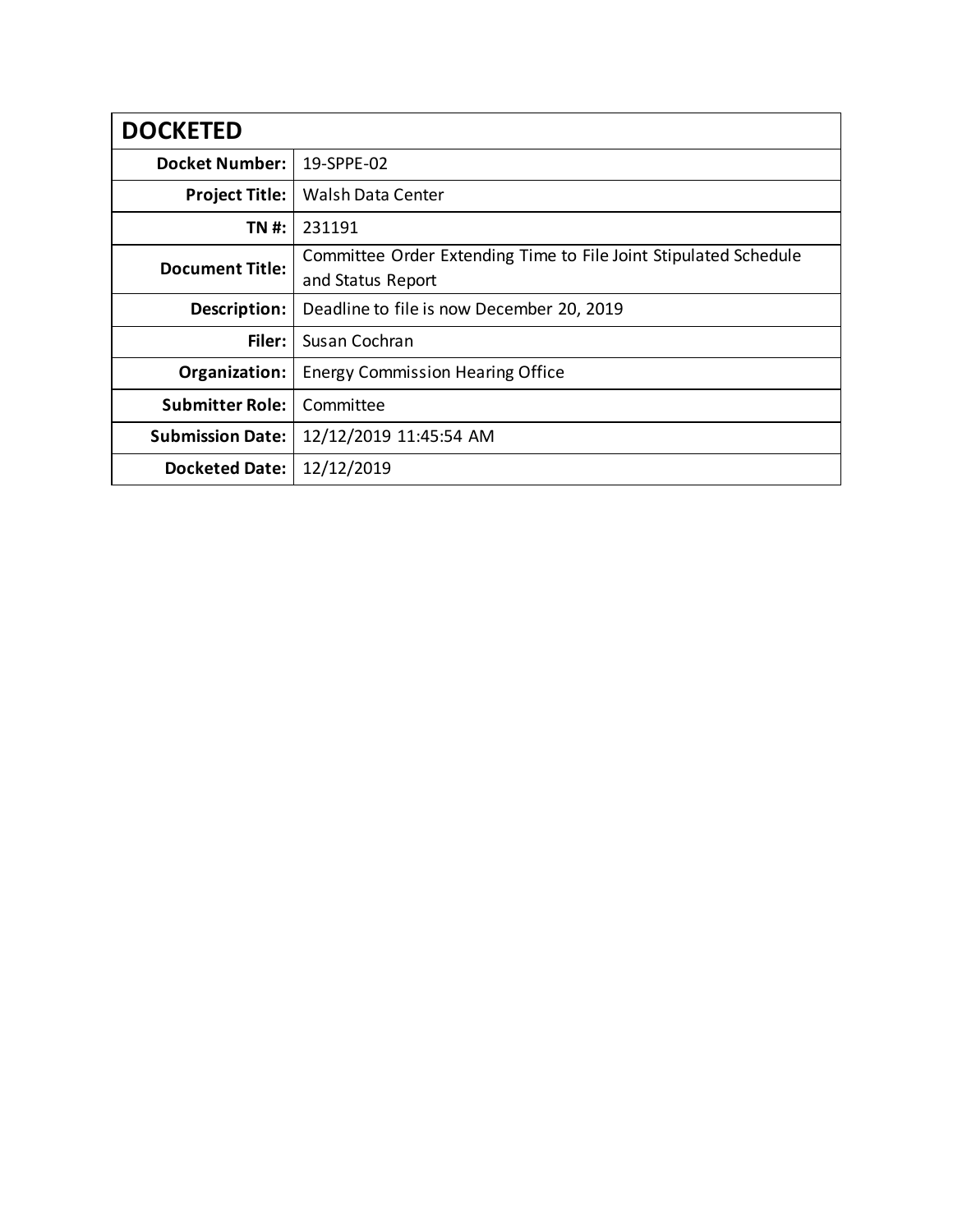

**State of California State Energy Resources Conservation and Development Commission 1516 Ninth Street, Sacramento, CA 95814 1-800-822-6228 – www.energy.ca.gov**

**APPLICATION FOR SMALL POWER PLANT EXEMPTION FOR THE:**

**Docket No. 19-SPPE-02**

## *WALSH BACKUP GENERATING FACILITY*

# **COMMITTEE ORDER ON EXTENDING TIME TO FILE JOINT STIPULATED SCHEDULE AND STATUS REPORT**

### **BACKGROUND**

On December 2, 2019, the California Energy Commission (CEC) Committee (Committee)<sup>1</sup> issued the "Committee Order on Evidentiary Hearing and Requiring a Joint Stipulated Schedule and Status Report," requiring the Applicant and CEC staff to file a joint schedule and status report no later than December 13, 2019. The other parties were allowed, but not required, to submit schedules and status reports on December 13, 2019, as well. $<sup>2</sup>$  $<sup>2</sup>$  $<sup>2</sup>$ </sup>

On December 12, 2019, the attorney for the Applicant sent an email to the Hearing Officer requesting an extension of the deadline from December 13, 2019 to December 20, 2019.[3](#page-1-2)

### **ORDER FOR JOINT STIPULATED SCHEDULE AND STATUS REPORTS**

The Committee **GRANTS** Applicant's request and **ORDERS** that Staff and Applicant serve and file a joint stipulated schedule and status report (collectively "Status Report") no later than December 20, 2019. The Status Report shall include a proposed schedule for further processing of the SPPE, including proposed dates for the filing of the Staff's environmental review document and for the evidentiary hearing, and bring any other relevant matters regarding the completion of the SPPE proceeding to the Committee's attention. All other parties may, but are not required to, serve and file proposed schedules and status reports by December 20, 2019.

<span id="page-1-0"></span> <sup>1</sup> The CEC appointed a committee consisting of Karen Douglas, Commissioner and Presiding Member, and Patty Monahan, Commissioner and Associate Member (the Committee), on July 16, 2019 (TN 228984).

<span id="page-1-1"></span><sup>2</sup> TN 230966.

<span id="page-1-2"></span><sup>3</sup> TN 231179.